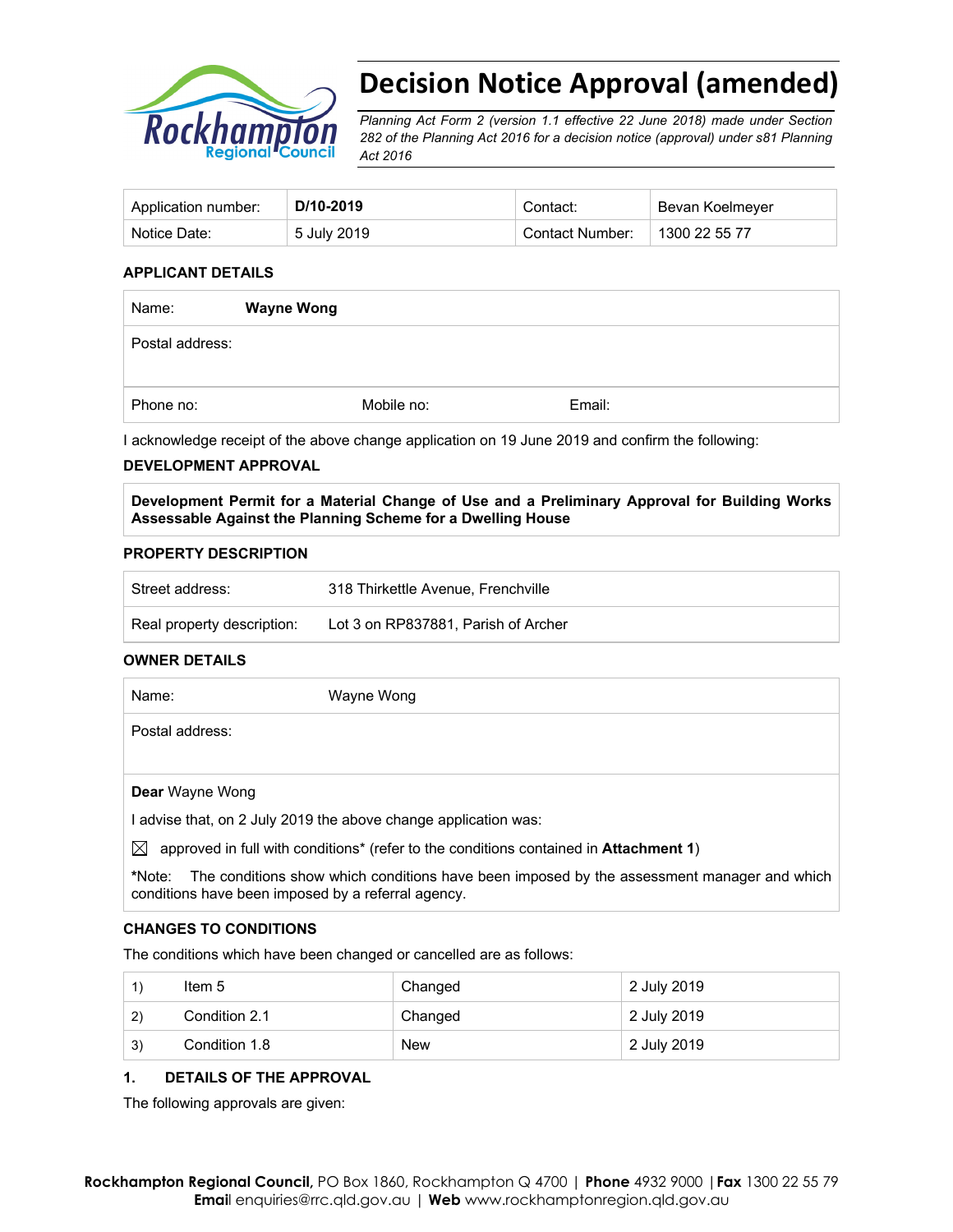|                                                                                                                                                                                                        | <b>Development</b><br><b>Permit</b> | <b>Preliminary</b><br><b>Approval</b> |
|--------------------------------------------------------------------------------------------------------------------------------------------------------------------------------------------------------|-------------------------------------|---------------------------------------|
| Development assessable under the planning scheme, superseded<br>planning scheme, a temporary local planning instrument, a master<br>plan or a preliminary approval which includes a variation approval |                                     |                                       |
| - Building work assessable under the planning scheme                                                                                                                                                   |                                     | $\boxtimes$                           |
| - Material change of use                                                                                                                                                                               | $\boxtimes$                         |                                       |

## **2. CONDITIONS**

This approval is subject to the conditions in Attachment 1.

## **3. FURTHER DEVELOPMENT PERMITS REQUIRED**

Please be advised that the following development permits are required to be obtained before the development can be carried out:

| Type of development permit required | Subject of the required development permit |
|-------------------------------------|--------------------------------------------|
| Building Works                      |                                            |
| Plumbing and Drainage Works         |                                            |

### **4. REFERRAL AGENCIES**

The following Referral Agencies were activated by this application. **NIL**

## **5. THE APPROVED PLANS**

**The approved development must be completed and maintained generally in accordance with the approved drawings and documents:** 

| <b>Drawing/report title</b>              | <b>Prepared by</b>              | <b>Date</b>     | Reference number  | Revision/<br><b>issue</b> |
|------------------------------------------|---------------------------------|-----------------|-------------------|---------------------------|
| Slope Stability Assessment and<br>Report | Construction<br><b>Sciences</b> | 4 March<br>2019 | 2128E.P.957B      | B                         |
| Stormwater Plan                          | <b>Austin Grillmeier</b>        | $\blacksquare$  | -                 | ۰                         |
| <b>General Arrangement</b>               | W. Wong                         | 7 June 2019     | 7256-01-DTL (1/3) | D                         |
| Retaining Structures (Cut & Fill)        | W. Wong                         | 7 June 2019     | 7256-01-DTL (2/3) | D                         |
| Cross and Longitudinal Sections          | W. Wong                         | 7 June 2019     | 7256-01-DTL (3/3) | D                         |
| Sections A, B, C & D                     |                                 | 7 June 2019     | SK01D             |                           |
| Sections E, F, G & H                     | ۰                               | 7 June 2019     | <b>SK02D</b>      |                           |
| Section 1                                | $\blacksquare$                  | 7 June 2019     | <b>SK03D</b>      |                           |
| Section 2                                |                                 | 7 June 2019     | SK04D             |                           |
| Section 3                                | ۰                               | 7 June 2019     | <b>SK05D</b>      | -                         |
| Section 4                                |                                 | 7 June 2019     | <b>SK06D</b>      |                           |
| Section 5                                |                                 | 7 June 2019     | SK07D             |                           |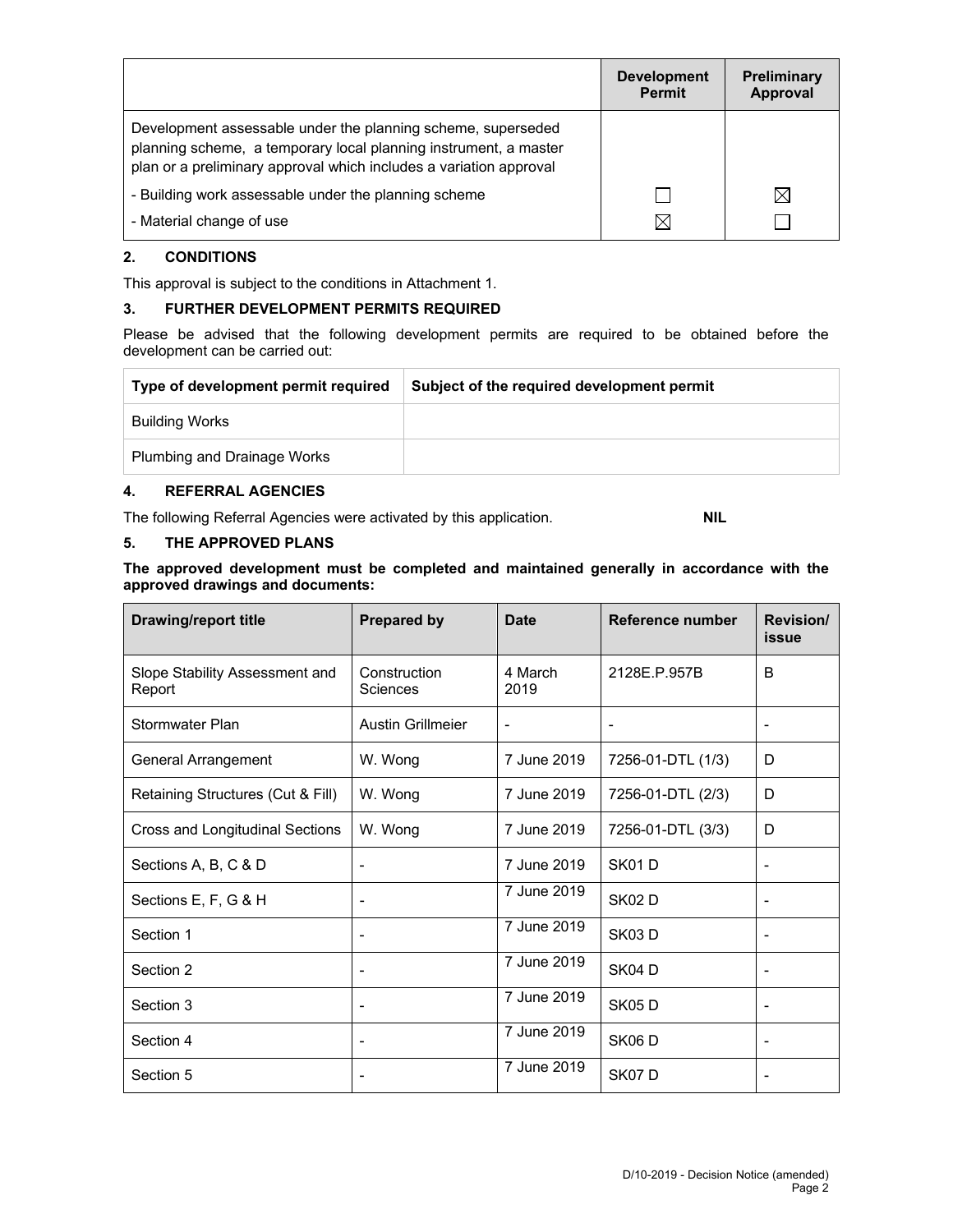## **6. CURRENCY PERIOD FOR THE APPROVAL (s.85 of the Planning Act)**

The standard relevant periods stated in section 85 of *Planning Act 20016* apply to each aspect of development in this approval, if not stated in the conditions of approval attached.

| <b>Description of</b><br>the development           | The proposed development is for a Minor Change to D/10-2019 for a Development<br>Permit for a Material Change of Use and a Preliminary Approval for Building Works<br>Assessable against the Planning Scheme for a Dwelling House.                                                                                                                              |                                                                                                                                                                                                                                             |  |  |  |
|----------------------------------------------------|-----------------------------------------------------------------------------------------------------------------------------------------------------------------------------------------------------------------------------------------------------------------------------------------------------------------------------------------------------------------|---------------------------------------------------------------------------------------------------------------------------------------------------------------------------------------------------------------------------------------------|--|--|--|
| <b>Reasons for</b><br><b>Decision</b>              | The dwelling house is of scale and height appropriate for the low density<br>a)<br>residential area and is anticipated to integrate with the surrounding built form;                                                                                                                                                                                            |                                                                                                                                                                                                                                             |  |  |  |
|                                                    | Assessment of the development against the relevant zone purpose, planning<br>b)<br>scheme codes and planning scheme policies demonstrates that the proposed<br>development will not cause significant adverse impacts on the surrounding natural<br>environment, built environment and infrastructure, community facilities, or local<br>character and amenity; |                                                                                                                                                                                                                                             |  |  |  |
|                                                    | C)<br>Policy; and                                                                                                                                                                                                                                                                                                                                               | The proposed development does not compromise the relevant State Planning                                                                                                                                                                    |  |  |  |
|                                                    | d)                                                                                                                                                                                                                                                                                                                                                              | On balance, the application should be approved because the circumstances<br>favour Council exercising its discretion to approve the application even though the<br>development does not comply with an aspect of the assessment benchmarks. |  |  |  |
| Assessment<br><b>Benchmarks</b>                    | benchmarks:                                                                                                                                                                                                                                                                                                                                                     | The proposed development was assessed against the following assessment                                                                                                                                                                      |  |  |  |
|                                                    |                                                                                                                                                                                                                                                                                                                                                                 | Low Density Residential Zone Code; and                                                                                                                                                                                                      |  |  |  |
|                                                    | Steep Land Overlay Code.<br>$\bullet$                                                                                                                                                                                                                                                                                                                           |                                                                                                                                                                                                                                             |  |  |  |
| <b>Compliance with</b><br>assessment<br>benchmarks |                                                                                                                                                                                                                                                                                                                                                                 | The development was assessed against all of the assessment benchmarks listed<br>above and complies with all of these with the exception listed below.                                                                                       |  |  |  |
|                                                    | Assessment<br><b>Benchmark</b>                                                                                                                                                                                                                                                                                                                                  | Reasons for the approval despite non-compliance with<br>benchmark                                                                                                                                                                           |  |  |  |
|                                                    | Low density<br>The dwelling house is of scale and height appropriate for the<br>residential zone code<br>low density residential area and is anticipated to integrate with<br>the surrounding built form.                                                                                                                                                       |                                                                                                                                                                                                                                             |  |  |  |
| <b>Matters</b>                                     | (i)<br>The State Planning Policy - Part E;                                                                                                                                                                                                                                                                                                                      |                                                                                                                                                                                                                                             |  |  |  |
| prescribed by<br>regulation                        | (ii)                                                                                                                                                                                                                                                                                                                                                            | The Central Queensland Regional Plan;                                                                                                                                                                                                       |  |  |  |
|                                                    | (iii)                                                                                                                                                                                                                                                                                                                                                           | The Rockhampton Region Planning Scheme 2015;                                                                                                                                                                                                |  |  |  |
|                                                    | (iv)<br>consistent development form; and                                                                                                                                                                                                                                                                                                                        | Surrounding use of adjacent premises in terms of commensurate and                                                                                                                                                                           |  |  |  |
|                                                    | (v)                                                                                                                                                                                                                                                                                                                                                             | The common material, being the material submitted with the application.                                                                                                                                                                     |  |  |  |

### **7. STATEMENT OF REASONS**

### **8. RIGHTS OF APPEAL**

The rights of an applicant to appeal to a tribunal or the Planning and Environment Court against a decision about a development application are set out in chapter 6, part 1 of the *Planning Act 2016*. For particular applications, there may also be a right to make an application for a declaration by a tribunal (see chapter 6, part 2 of the *Planning Act 2016).*

### *Appeal by an applicant*

An applicant for a development application may appeal to the Planning and Environment Court against the following:

- the refusal of all or part of the development application
- a provision of the development approval
- the decision to give a preliminary approval when a development permit was applied for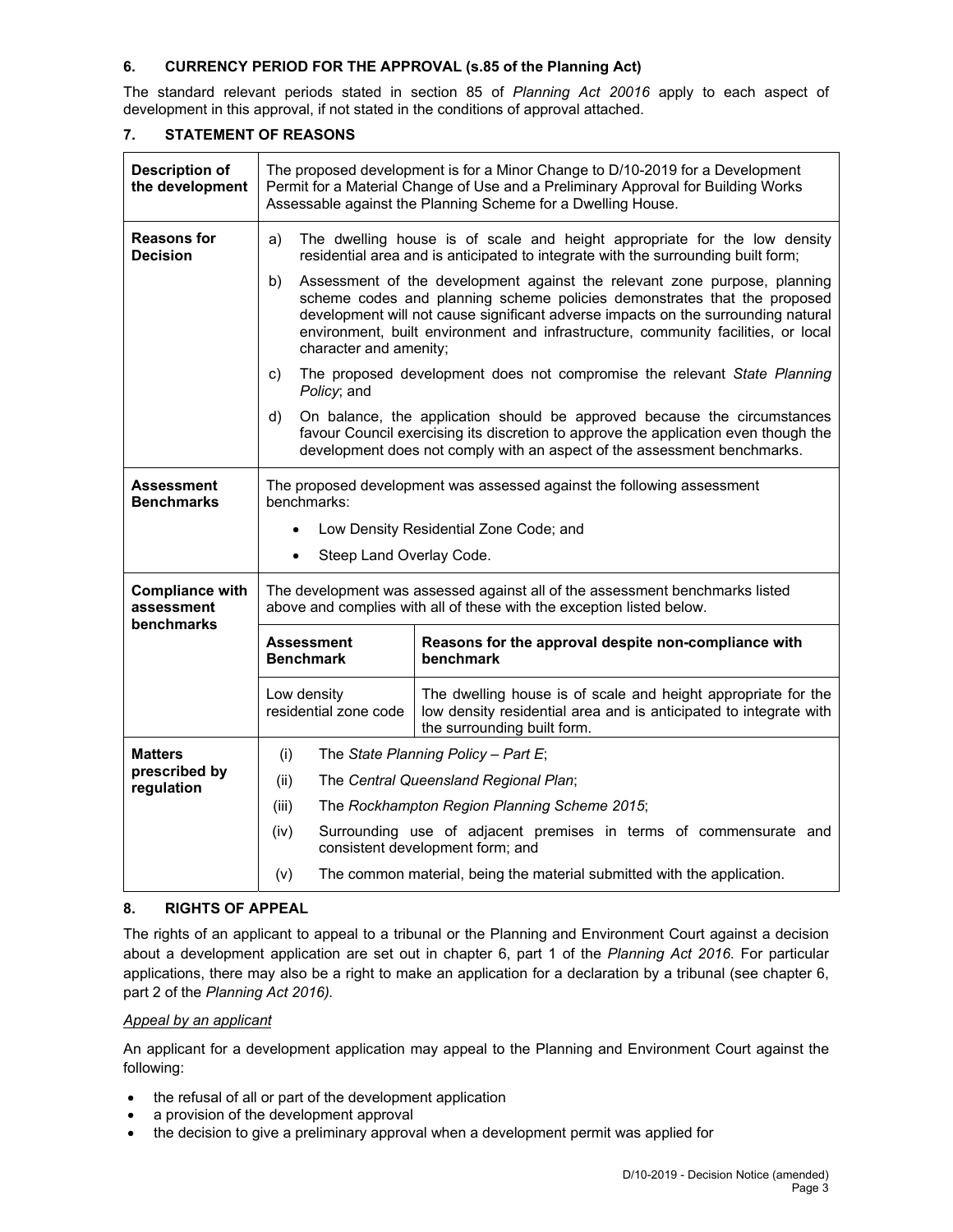• a deemed refusal of the development application.

An applicant may also have a right to appeal to the Development tribunal. For more information, see schedule 1 of the *Planning Act 2016*.

The timeframes for starting an appeal in the Planning and Environment Court are set out in section 229 of the *Planning Act 2016*.

**Attachment 2** is an extract from the *Planning Act 2016* that sets down the applicant's appeal rights and the appeal rights of a submitter.

#### **9. WHEN THE DEVELOPMENT APPROVAL TAKES EFFECT**

This development approval takes effect:

From the time the decision notice is given – if there is no submitter and the applicant does not appeal the decision to the court.

Or

- When the submitter's appeal period ends – if there is a submitter and the applicant does not appeal the decision to the court.

Or

- Subject to the decision of the court, when the appeal is finally decided – if an appeal is made to the court.

#### **10. ORIGINAL DECISION ASSESSMENT MANAGER**

| Name: | Tarnya Fitzgibbon<br><b>COORDINATOR DEVELOPMENT ASSESSMENT</b>           |            | Date: 10 May 2019 |
|-------|--------------------------------------------------------------------------|------------|-------------------|
| 11.   | <b>ASSESSMENT MANAGER</b>                                                |            |                   |
| Name: | Tarnya Fitzgibbon<br><b>COORDINATOR</b><br><b>DEVELOPMENT ASSESSMENT</b> | Signature: | Date: 5 July 2019 |

#### **Attachment 1 – Conditions of the approval**

*Part 1* **–** *Conditions imposed by the assessment manager [Note: where a condition is imposed about infrastructure under Chapter 4 of the Planning Act 2016, the relevant provision of the Act under which this condition was imposed must be specified.]*

#### **Attachment 2—Extract on appeal rights**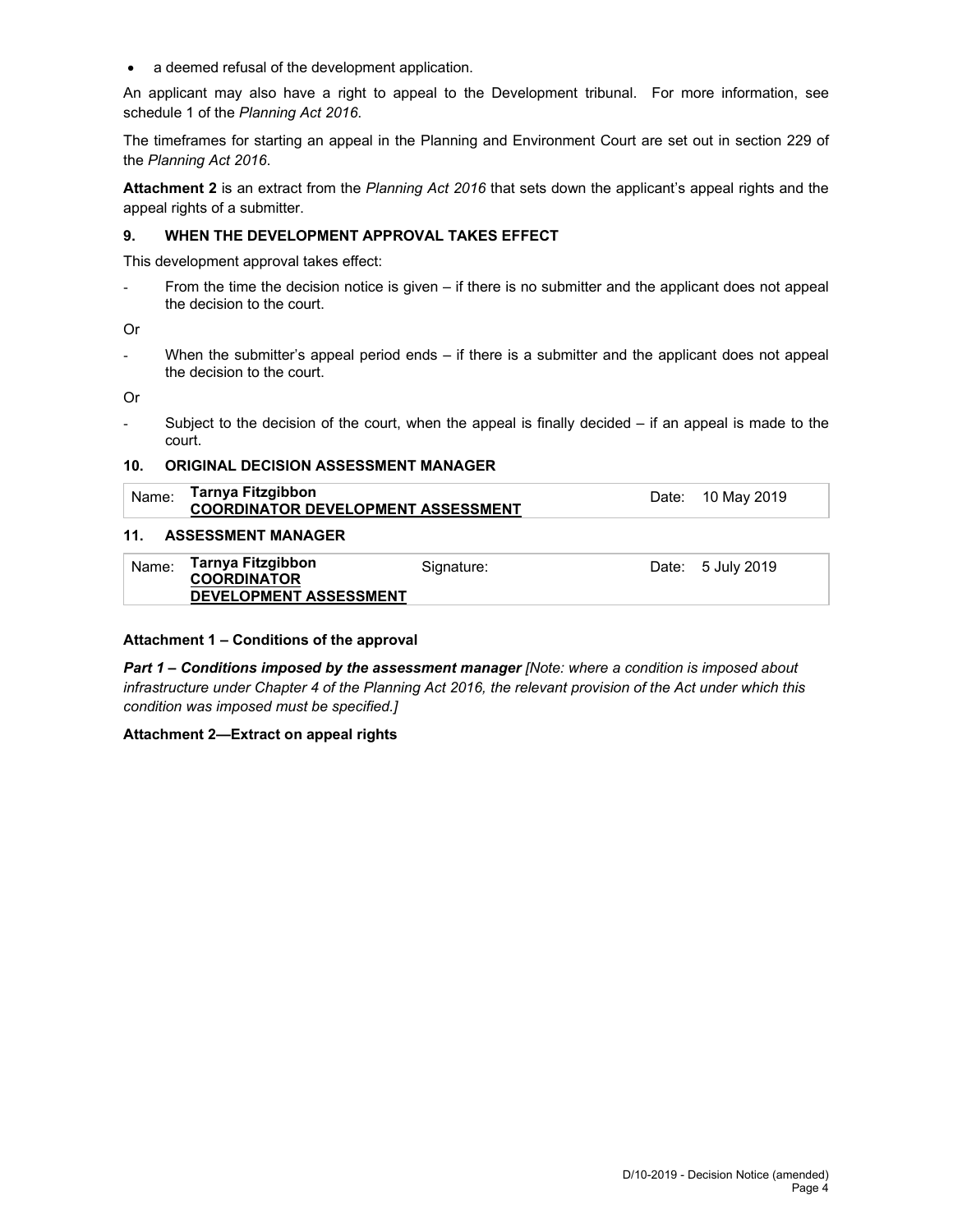

## **Attachment 1 – Part 1 Rockhampton Regional Council Conditions**

*Planning Act 2016* 

## 1.0 ADMINISTRATION

- 1.1 The Developer and his employee, agent, contractor or invitee is responsible for ensuring compliance with the conditions of this development approval.
- 1.2 Where these Conditions refer to "Council" in relation to requiring Council to approve or to be satisfied as to any matter, or conferring on the Council a function, power or discretion, that role may be fulfilled in whole or in part by a delegate appointed for that purpose by the Council.
- 1.3 All conditions, works, or requirements of this development approval must be undertaken and completed:
	- 1.3.1 to Council's satisfaction;
	- 1.3.2 at no cost to Council; and
	- 1.3.3 prior to the issue of the Certificate of Classification for the Building Works,

unless otherwise stated.

- 1.4 The following further Development Permits must be obtained prior to the commencement of any works associated with their purposes:
	- 1.4.1 Plumbing and Drainage Works; and
	- 1.4.2 Building Works:
- 1.5 The Development Permit for Plumbing and Drainage Works must be obtained prior to the issue of a Development Permit for Building Works.
- 1.6 All works must be designed, constructed and maintained in accordance with the relevant Council policies, guidelines and standards, unless otherwise stated.
- 1.7 All engineering drawings/specifications, design and construction works must be in accordance with the requirements of the relevant *Australian Standards* and must be approved, supervised and certified by a Registered Professional Engineer of Queensland.
- 1.8 The currency period for the Preliminary Approval for Building Works Assessable Against the Planning Scheme for a Dwelling House is six (6) years in accordance with section 85(c) of the *Planning Act 2016* and will expire on 9 May 2025.
- 2.0 APPROVED PLANS AND DOCUMENTS
- 2.1 The approved development must be completed and maintained generally in accordance with the approved plans and documents, except where amended by any condition of this development approval:

| Drawing/report<br>title                            | <b>Prepared by</b>       | Date         | <b>Reference</b><br>number | <b>Revision/</b><br><b>Issue</b> |
|----------------------------------------------------|--------------------------|--------------|----------------------------|----------------------------------|
| <b>Slope Stability</b><br>Assessment and<br>Report | Construction<br>Sciences | 4 March 2019 | 2128E.P.957B               | в                                |
| Stormwater Plan                                    | <b>Austin Grillmeier</b> | -            |                            |                                  |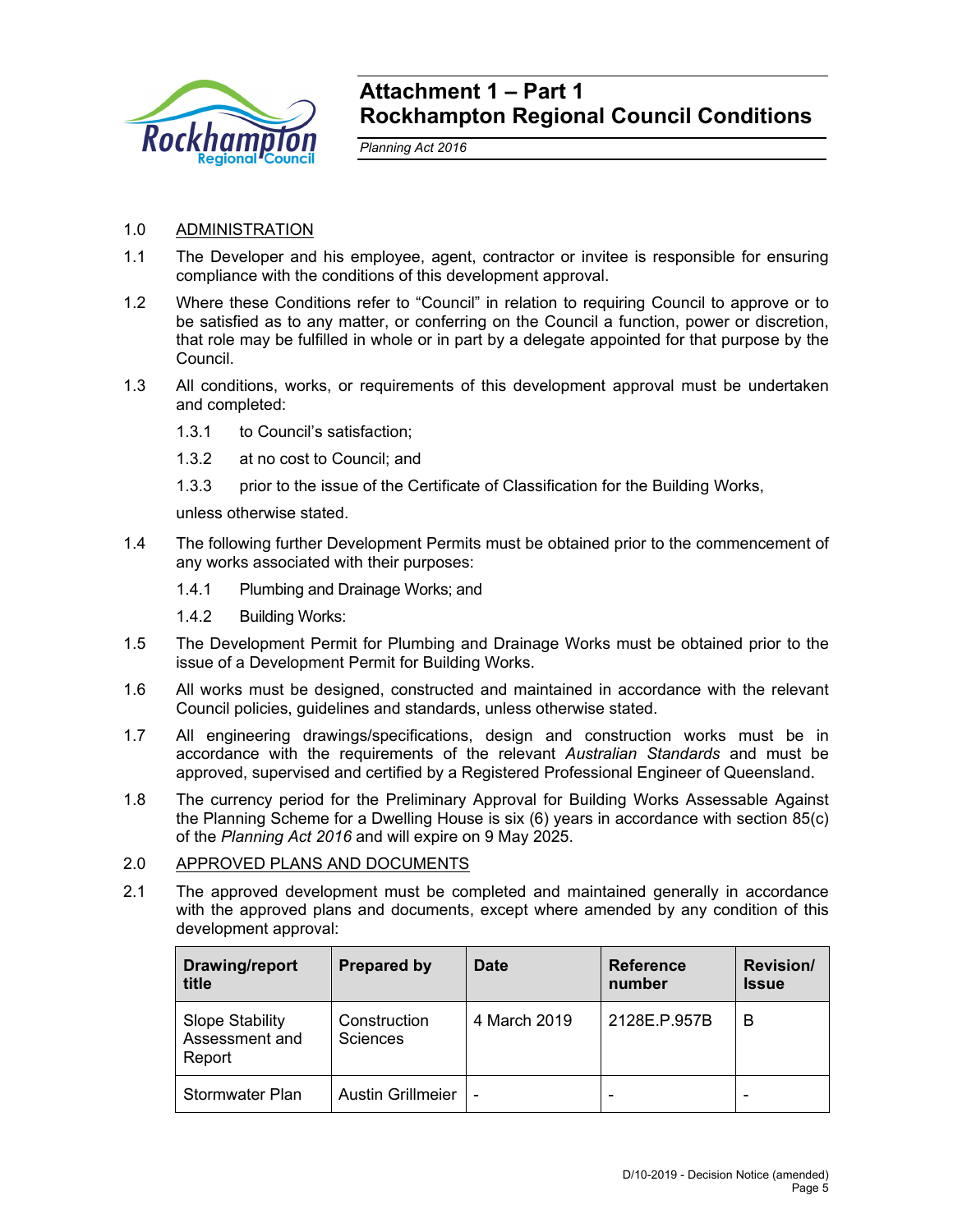| General<br>Arrangement                  | W. Wong | 7 June 2019 | 7256-01-DTL<br>(1/3) | D |
|-----------------------------------------|---------|-------------|----------------------|---|
| Retaining<br>Structures (Cut &<br>Fill) | W. Wong | 7 June 2019 | 7256-01-DTL<br>(2/3) | D |
| Cross and<br>Longitudinal<br>Sections   | W. Wong | 7 June 2019 | 7256-01-DTL<br>(3/3) | D |
| Sections A, B, C &<br>D                 |         | 7 June 2019 | <b>SK01D</b>         |   |
| Sections E, F, G &<br>н                 |         | 7 June 2019 | <b>SK02D</b>         |   |
| Section 1                               |         | 7 June 2019 | <b>SK03D</b>         |   |
| Section 2                               |         | 7 June 2019 | SK04D                |   |
| Section 3                               |         | 7 June 2019 | <b>SK05D</b>         |   |
| Section 4                               |         | 7 June 2019 | <b>SK06 D</b>        |   |
| Section 5                               |         | 7 June 2019 | SK07D                |   |

- 2.2 Where there is any conflict between the conditions of this development approval and the details shown on the approved plans and documents, the conditions of this development approval must prevail.
- 2.3 Where conditions require the above plans or documents to be amended, the revised document(s) must be submitted for approval by Council prior to the submission of an application for a Development Permit for Building Works.
- 3.0 ACCESS WORKS
- 3.1 All access works must be designed and constructed in accordance with the approved plans (refer to condition 2.1), *Capricorn Municipal Development Guidelines Australian*, *Standard AS2890 "Parking facilities"* and the provisions of the easement.
- 3.2 All access, parking and vehicle manoeuvring areas must be concrete paved.
- 4.0 PLUMBING AND DRAINAGE WORKS
- 4.1 All internal plumbing and drainage works must be designed and constructed in accordance with the approved plans (refer to condition 2.1), *Capricorn Municipal Development Guidelines*, *Water Supply (Safety and Reliability) Act 2008, Plumbing and Drainage Act*, Council's Plumbing and Drainage Policies and the provisions of a Development Permit for Plumbing and Drainage Works.
- 4.2 The development must be connected to Council's reticulated sewerage and water networks.
- 4.3 The existing sewerage and water connection point(s) must be retained, and upgraded if necessary, to service the development.
- 4.4 Sewer connections and water meter box located within trafficable areas must be raised or lowered to suit the finished surface levels and must be provided with heavy duty trafficable lids.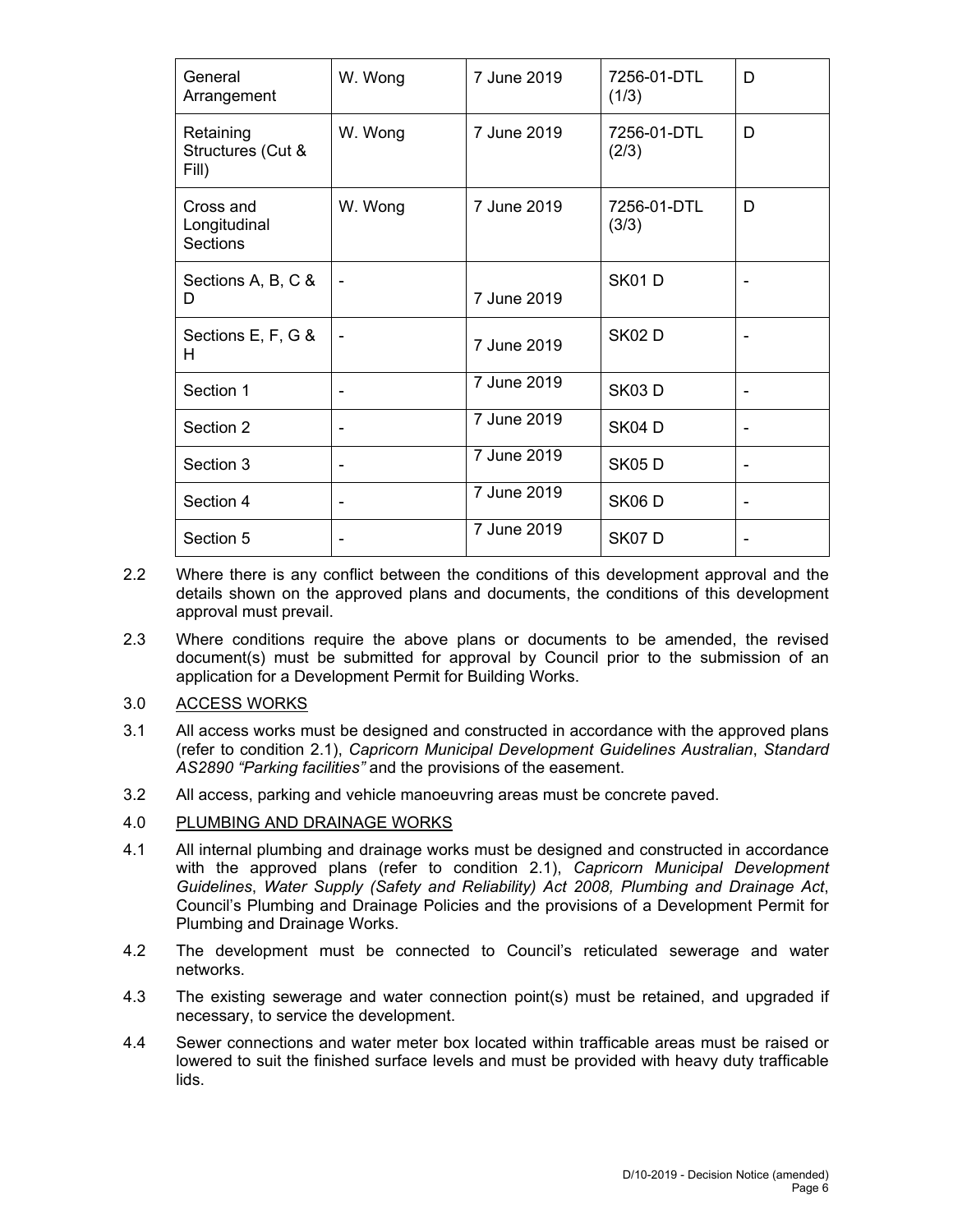4.5 The finished sewerage access chamber surface must be at a sufficient level to avoid ponding of stormwater above the top of the chamber. A heavy duty trafficable lid must be provided in a trafficable area.

## 5.0 ROOF AND ALLOTMENT DRAINAGE WORKS

- 5.1 All roof and allotment drainage works must be designed and constructed in accordance with the approved plans (refer to condition 2.1), *Queensland Urban Drainage Manual*, *Capricorn Municipal Development Guidelines* and sound engineering practice.
- 5.2 All roof and allotment runoff from the development must be directed to a lawful point of discharge and must not restrict, impair or change the natural flow of runoff water or cause a nuisance or worsening to surrounding land or infrastructure.
- 5.3 All roof and allotment drainage works must be designed and completed in accordance with the recommendations included in the approved Stormwater Plan and Slope Stability Assessment and Report (refer to condition 2.1).

## 6.0 SITE WORKS

- 6.1 Any application for a Development Permit for Building Works must be accompanied by an earthworks plan that clearly identifies the following:
	- 6.1.1 the location of cut and/or fill;
	- 6.1.2 the type of fill to be used and the manner in which it is to be compacted;
	- 6.1.3 the quantum of fill to be deposited or removed and finished cut and/or fill levels; and
	- 6.1.4 the maintenance of roads to and from the development site so that they are free of all cut and/or fill material and cleaned as necessary.
- 6.2 Cut and fill of the subject allotment must be undertaken in accordance with the recommendations of the approved Slope Stability Assessment and Report (refer to condition 2.1).
- 6.3 All earthworks must be undertaken in accordance with *Australian Standard AS3798 "Guidelines on earthworks for commercial and residential developments".*
- 6.4 Site works must be constructed such that they do not, at any time, in any way restrict, impair or change the natural flow of runoff water, or cause a nuisance or worsening to surrounding land or infrastructure.
- 6.5 Any retaining structures above one (1) metre in height above ground level that are not incidental works to a Development Permit for Building Works, must not be constructed unless separately and specifically certified by a Registered Professional Engineer of Queensland and must be approved as part of a Development Permit for Operational Works (site works).
- 6.6 Any filling or changes to the site proposed as part of Development Permit for Building Works must not adversely affect surrounding land or infrastructure in comparison to the pre-development condition, including but not limited to blocking, altering or diverting existing stormwater runoff patterns or having the potential to cause damage to other infrastructure.

## 7.0 BUILDING WORKS

7.1 All building works must be undertaken in accordance with *Queensland Development Code, Mandatory Part 1.4* for building over or near relevant infrastructure.

## 8.0 GEOTECHNICAL

- 8.1 All construction works must be designed and completed in accordance with the recommendations included in the approved Slope Stability Assessment and Report (refer to condition 2.1).
- 8.2 Slope stability must be managed as follows: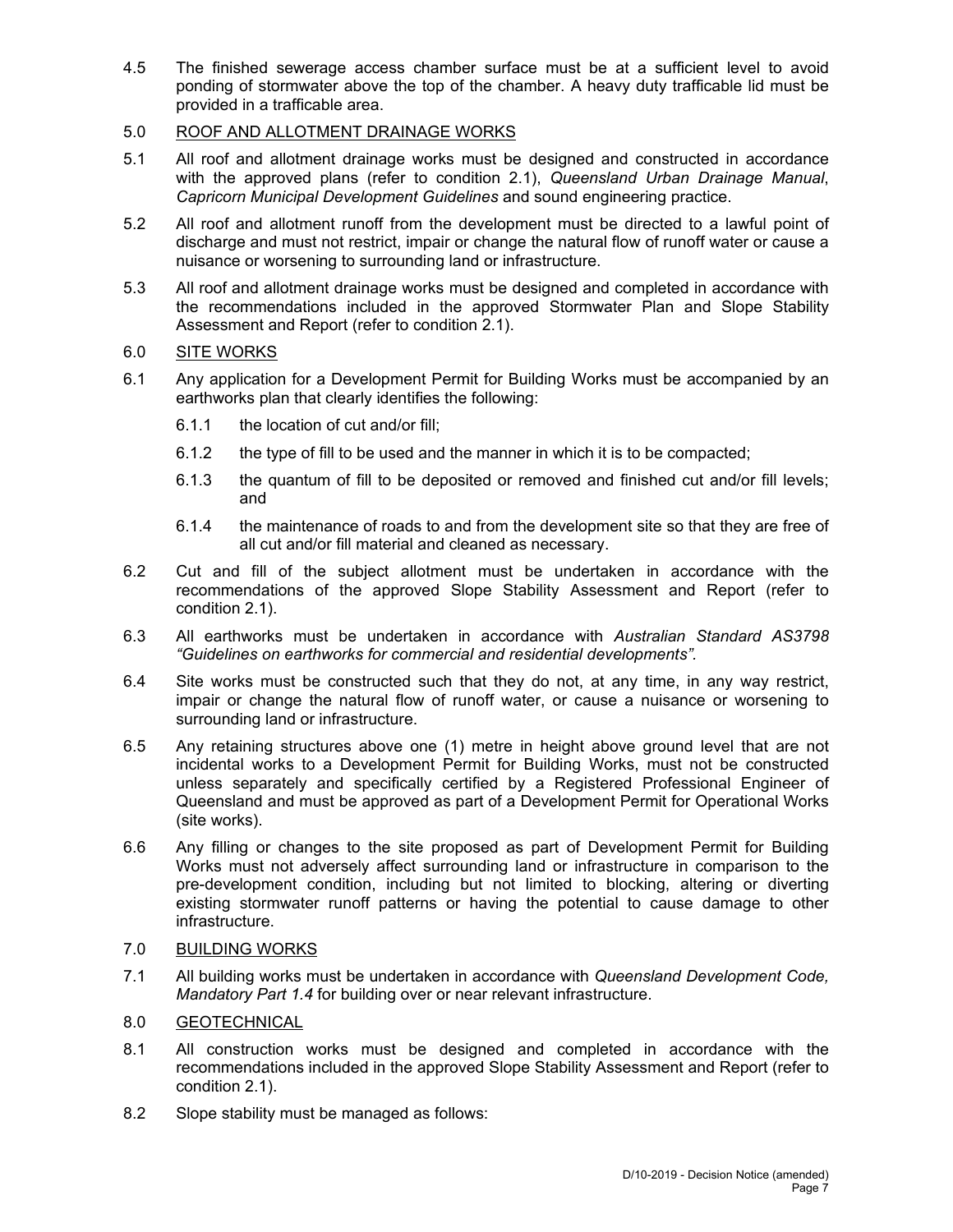- 8.2.1 all engineering drawings/specifications and designs must be in accordance with the requirements of relevant *Australian Standards* and must be approved by a Registered Professional Engineer of Queensland; and
- 8.2.2 site inspections and certification must be undertaken by a Registered Professional Engineer of Queensland to confirm the design.

### 9.0 ELECTRICITY AND TELECOMMUNICATIONS

9.1 Electricity and telecommunications services must be provided to the development in accordance with the standards and requirements of the relevant service providers.

## 10.0 ASSET MANAGEMENT

- 10.1 Any alteration necessary to electricity, telephone, water mains, sewerage mains, and/or public utility installations resulting from the development or in connection with the development, must be undertaken and completed at no cost to Council.
- 10.2 Any damage to existing stormwater, water supply and sewerage infrastructure, kerb and channel, pathway or roadway (including removal of concrete slurry from public land and Council infrastructure), that occurs while any works are being carried out in association with this development approval must be repaired at full cost to the developer. This includes the reinstatement of any existing traffic signs or pavement markings that may have been removed or damaged.

## 11.0 ENVIRONMENTAL

- 11.1 The Erosion and Sediment Control Plan must be in accordance with the *Capricorn Municipal Design Guidelines*, must be:
	- 11.1.1 implemented, monitored and maintained for the duration of the works, and until all exposed soil areas are permanently stabilised (for example, turfed, hydromulched, concreted, landscaped); and
	- 11.1.2 available on-site for inspection by Council Officers whilst all works are being carried out.

## 12.0 OPERATING PROCEDURES

- 12.1 All construction materials, waste, waste skips, machinery and contractors' vehicles must be located and stored or parked within the development site. Storage of materials or parking of construction machinery or contractors' vehicles must not occur within Thirkettle Avenue.
- 12.2 Waste and recycling bins must be brought to the Thirkettle Avenue kerbside for collection on the relevant waste collection day.

### ADVISORY NOTES

## NOTE 1. Aboriginal Cultural Heritage

It is advised that under section 23 of the *Aboriginal Cultural Heritage Act 2003*, a person who carries out an activity must take all reasonable and practicable measures to ensure the activity does not harm Aboriginal cultural heritage (the "cultural heritage duty of care"). Maximum penalties for breaching the duty of care are listed in the Aboriginal cultural heritage legislation. The information on Aboriginal cultural heritage is available on the Department of Aboriginal and Torres Strait Islander and Partnerships website: www.datsip.qld.gov.au.

### NOTE 2. General Environmental Duty

General environmental duty under the *Environmental Protection Act 1994* prohibits unlawful environmental nuisance caused by noise, aerosols, particles, dust, ash, fumes, light, odour or smoke beyond the boundaries of the development site during all stages of the development including earthworks, construction and operation.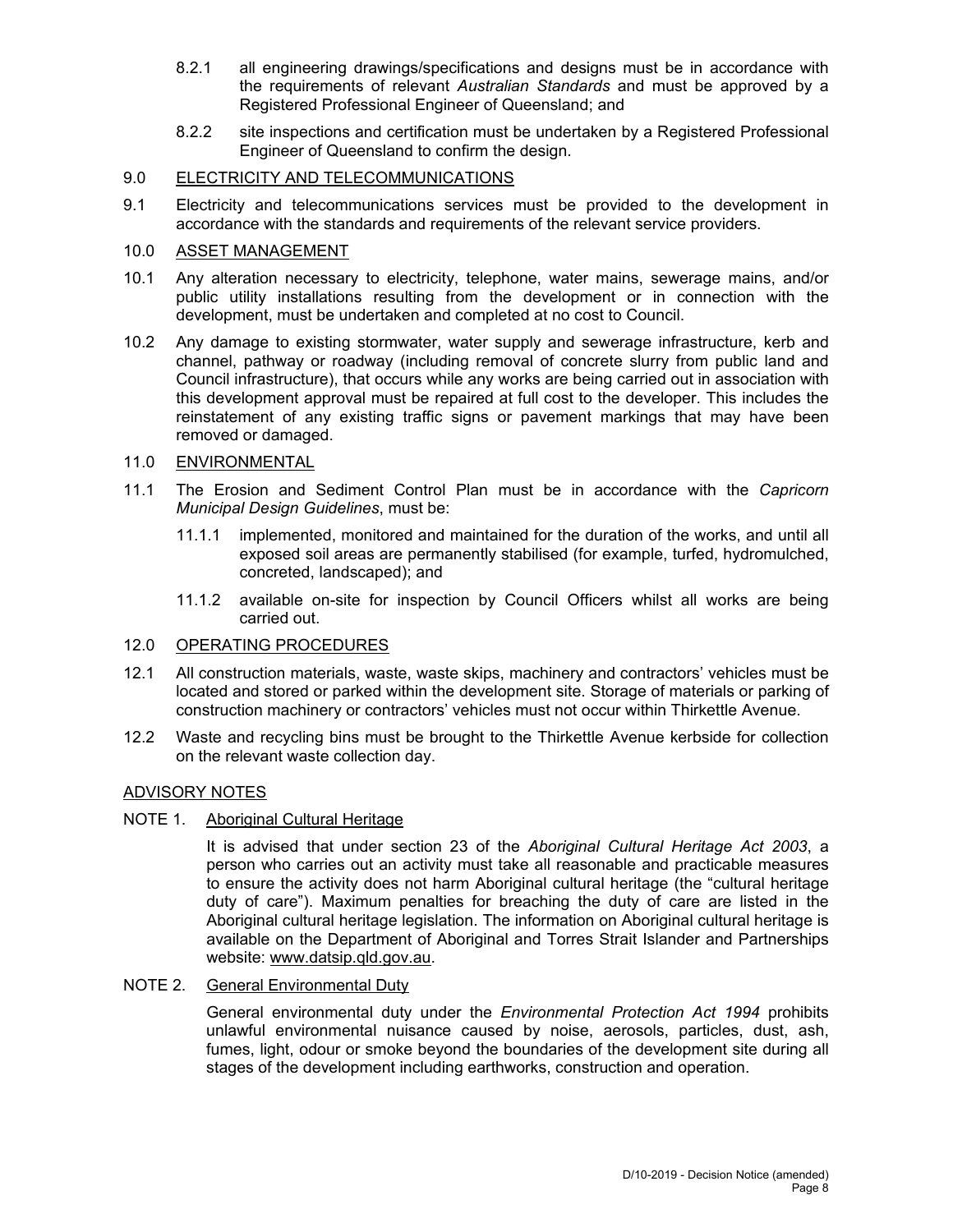## NOTE 3. General Safety Of Public During Construction

The *Work Health and Safety Act 2011* and *Manual of Uniform Traffic Control Devices* must be complied with in carrying out any construction works, and to ensure safe traffic control and safe public access in respect of works being constructed on a road.

## NOTE 4. Infrastructure Charges Notice

Council has resolved not to issue an Infrastructure Charges Notice for this development because the new infrastructure charges arising from the development are less than or equal to the credits applicable for the new development.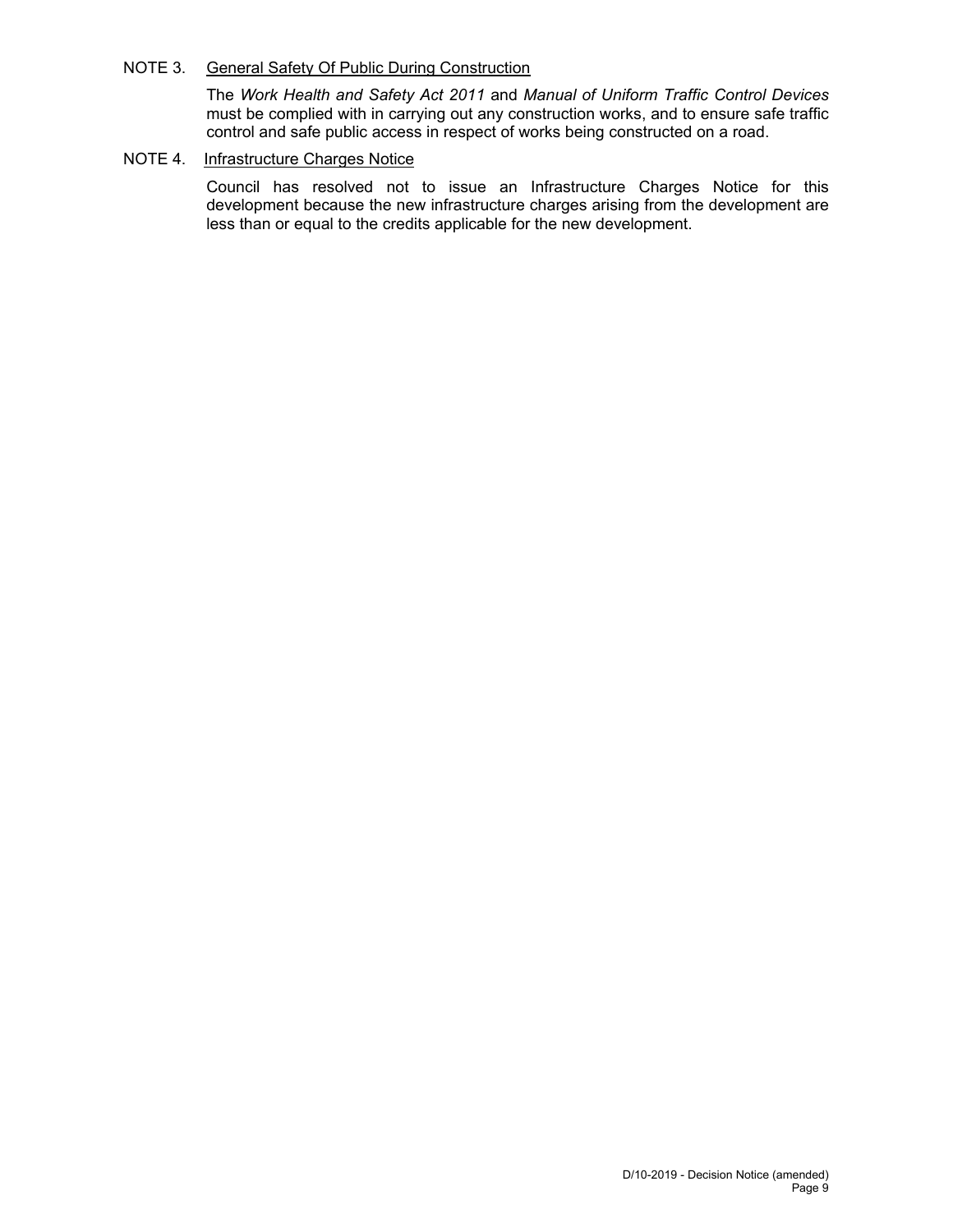

# **Attachment 2 - Appeal Rights**

*PLANNING ACT 2016*

The following is an extract from the *Planning Act 2016 (Chapter 6)*

## *Appeal rights*

#### *229 Appeals to tribunal or P&E Court*

- (1) Schedule 1 states—
	- (a) matters that may be appealed to— (i) either a tribunal or the P&E Court; or (ii) only a tribunal; or
		- (iii) only the P&E Court; and
	- (b) the person—
		- (i) who may appeal a matter (the **appellant**); and
		- (ii) who is a respondent in an appeal of the matter; and
		- (iii) who is a co-respondent in an appeal of the matter; and
		- (iv) who may elect to be a co-respondent in an appeal of the matter.
- (2) An appellant may start an appeal within the appeal period.
- (3) The **appeal period** is—
	- (a) for an appeal by a building advisory agency—10 business days after a decision notice for the decision is given to the agency or
	- (b) for an appeal against a deemed refusal—at any time after the deemed refusal happens; or
	- (c) for an appeal against a decision of the Minister, under chapter 7, part 4, to register premises or to renew the registration of premises—20 business days after a notice is published under section 269(3)(a) or (4); or
	- (d) for an appeal against an infrastructure charges notice— 20 business days after the infrastructure charges notice is given to the person; or
	- (e) for an appeal about a deemed approval of a development application for which a decision notice has not been given—30 business days after the applicant gives the deemed approval notice to the assessment manager; or
	- (f) for any other appeal—20 business days after a notice of the decision for the matter, including an enforcement notice, is given to the person.
	- Note—

See the P&E Court Act for the court's power to extend the appeal period.

- (4) Each respondent and co-respondent for an appeal may be heard in the appeal.
- (5) If an appeal is only about a referral agency's response, the assessment manager may apply to the tribunal or P&E Court to withdraw from the appeal.
- (6) To remove any doubt, it is declared that an appeal against an infrastructure charges notice must not be about—
	- (a) the adopted charge itself; or
	- (b) for a decision about an offset or refund—
		- (i) the establishment cost of trunk infrastructure identified in a LGIP; or
	- (ii) the cost of infrastructure decided using the method included in the local government's charges resolution.

#### **230 Notice of appeal**

- (1) An appellant starts an appeal by lodging, with the registrar of the tribunal or P&E Court, a notice of appeal that— (a) is in the approved form; and
	- (b) succinctly states the grounds of the appeal.
- (2) The notice of appeal must be accompanied by the required fee.
- (3) The appellant or, for an appeal to a tribunal, the registrar must, within the service period, give a copy of the notice of appeal to—
- (a) the respondent for the appeal; and
- (b) each co-respondent for the appeal; and
- (c) for an appeal about a development application under schedule 1, table 1, item 1—each principal submitter for the development application; and
- (d) for an appeal about a change application under schedule 1, table 1, item 2—each principal submitter for the change application; and
- (e) each person who may elect to become a co-respondent for the appeal, other than an eligible submitter who is not a principal submitter in an appeal under paragraph (c) or (d); and
- (f) for an appeal to the P&E Court—the chief executive; and
- (g) for an appeal to a tribunal under another Act—any other person who the registrar considers appropriate.
- (4) The **service period** is—
	- (a) if a submitter or advice agency started the appeal in the P&E Court-2 business days after the appeal is started; or
	- (b) otherwise—10 business days after the appeal is started.
- (5) A notice of appeal given to a person who may elect to be a co-respondent must state the effect of subsection
- (6) A person elects to be a co-respondent by filing a notice of election, in the approved form, within 10 business days

after the notice of appeal is given to the person*.*

- **231 Other appeals**
- (1) Subject to this chapter, schedule 1 and the P&E Court Act, unless the Supreme Court decides a decision or other matter under this Act is affected by jurisdictional error, the decision or matter is non-appealable.
- (2) The Judicial Review Act 1991, part 5 applies to the decision or matter to the extent it is affected by jurisdictional error.
- (3) A person who, but for subsection (1) could have made an application under the Judicial Review Act 1991 in relation to the decision or matter, may apply under part 4 of that Act for a statement of reasons in relation to the decision or matter.
- (4) In this section— **decision** includes—
	- (a) conduct engaged in for the purpose of making a decision; and
	- (b) other conduct that relates to the making of a decision; and
	- (c) the making of a decision or the failure to make a decision; and
	- (d) a purported decision; and
	- (e) a deemed refusal.

**non-appealable**, for a decision or matter, means the decision or matter—

- (a) is final and conclusive; and
- (b) may not be challenged, appealed against, reviewed, quashed, set aside or called into question in any other way under the Judicial Review Act 1991 or otherwise, whether by the Supreme Court, another court, a tribunal or another entity; and
- (c) is not subject to any declaratory, injunctive or other order of the Supreme Court, another court, a tribunal or another entity on any ground.

#### **232 Rules of the P&E Court**

- (1) A person who is appealing to the P&E Court must comply with the rules of the court that apply to the appeal.
- (2) However, the P&E Court may hear and decide an appeal even if the person has not complied with rules of the P&E Court.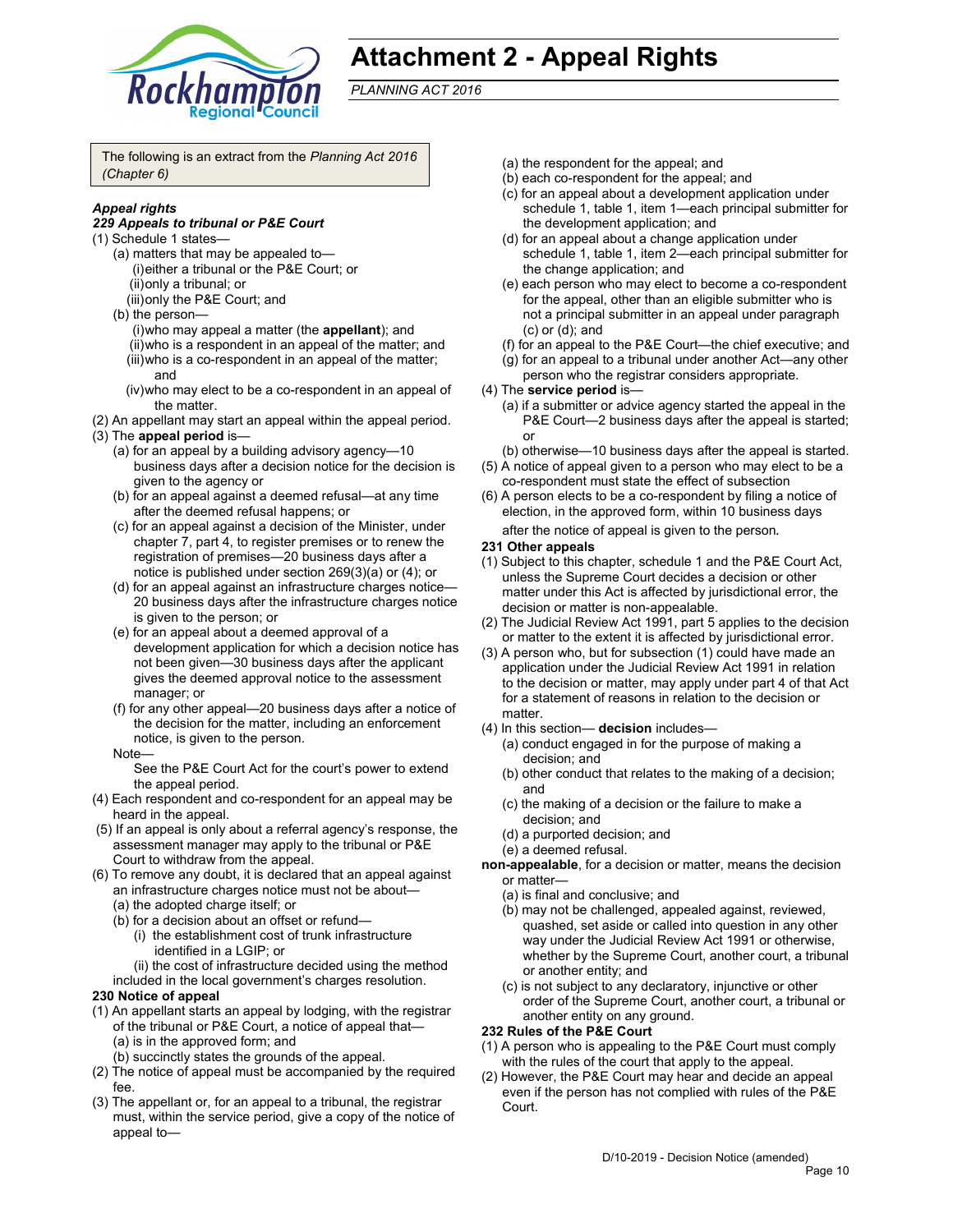

## **Appeal Rights**

*PLANNING ACT 2016*

## **Schedule 1**

## **Appeals section 229**

## **1 Appeal rights and parties to appeals**

(1) Table 1 states the matters that may be appealed to—(a) the P&E court; or (b) a tribunal.

- (2) However, table 1 applies to a tribunal only if the matter involves—
	- (a) the refusal, or deemed refusal of a development application, for—
	- (i) a material change of use for a classified building; or
	- (ii) operational work associated with building work, a retaining wall, or a tennis court; or
	- (b) a provision of a development approval for—
	- (i) a material change of use for a classified building; or
- (ii) operational work associated with building work, a retaining wall, or a tennis court; or
	- (c) if a development permit was applied for—the decision to give a preliminary approval for—
		- (i) a material change of use for a classified building; or
		- (ii) operational work associated with building work, a retaining wall, or a tennis court; or
	- (d) a development condition if—
		- (i) the development approval is only for a material change of use that involves the use of a building classified under the Building Code as a class 2 building; and
		- (ii) the building is, or is proposed to be, not more than 3 storeys; and
		- (iii) the proposed development is for not more than 60 sole-occupancy units; or
	- (e) a decision for, or a deemed refusal of, an extension application for a development approval that is only for a material change of use of a classified building; or
	- (f) a decision for, or a deemed refusal of, a change application for a development approval that is only for a material change of use of a classified building; or
	- (g) a matter under this Act, to the extent the matter relates to—
		- (i) the Building Act, other than a matter under that Act that may or must be decided by the Queensland Building and Construction Commission; or
		- (ii) the Plumbing and Drainage Act, part 4 or 5; or
	- (h) a decision to give an enforcement notice in relation to a matter under paragraphs (a) to (g); or
	- (i) a decision to give an infrastructure charges notice; or
	- (j) the refusal, or deemed refusal, of a conversion application; or
	- (k) a matter that, under another Act, may be appealed to the tribunal; or
	- (l) a matter prescribed by regulation.
- (3) Also, table 1 does not apply to a tribunal if the matter

involves—

- (a) for a matter in subsection  $(2)(a)$  to  $(d)$ 
	- (i) a development approval for which the development application required impact assessment; and
	- (ii) a development approval in relation to which the assessment manager received a properly made submission for the development application; or
- (b) a provision of a development approval about the identification or inclusion, under a variation approval, of a matter for the development.
- (4) Table 2 states the matters that may be appealed only to the P&E Court.
- (5) Table 3 states the matters that may be appealed only to the tribunal.
- (6) In each table—
	- (a) column 1 states the appellant in the appeal; and
	- (b) column 2 states the respondent in the appeal; and
	- (c) column 3 states the co-respondent (if any) in the appeal; and
	- (d) column 4 states the co-respondents by election (if any) in the appeal.
- (7) If the chief executive receives a notice of appeal under section 230(3)(f), the chief executive may elect to be a corespondent in the appeal.

| Table 1<br>Appeals to the P&E Court and, for certain matters, to a tribunal                                                                                                                                                                                                                                                                    |                           |                                         |                                                       |
|------------------------------------------------------------------------------------------------------------------------------------------------------------------------------------------------------------------------------------------------------------------------------------------------------------------------------------------------|---------------------------|-----------------------------------------|-------------------------------------------------------|
| 1. Development applications<br>An appeal may be made against-<br>(a) the refusal of all or part of the development application; or<br>(b) the deemed refusal of the development application; or<br>(c) a provision of the development approval; or<br>(d) if a development permit was applied for-the decision to give a preliminary approval. |                           |                                         |                                                       |
| Column 1<br>Appellant                                                                                                                                                                                                                                                                                                                          | Column 2<br>Respondent    | Column 3<br>Co-respondent               | Column 4<br>Co-respondent by election                 |
|                                                                                                                                                                                                                                                                                                                                                |                           | $(if$ any)                              | $($ if any $)$                                        |
| The applicant                                                                                                                                                                                                                                                                                                                                  | The assessment<br>manager | If the appeal is about<br>a concurrence | 1 A concurrence agency that is<br>not a co-respondent |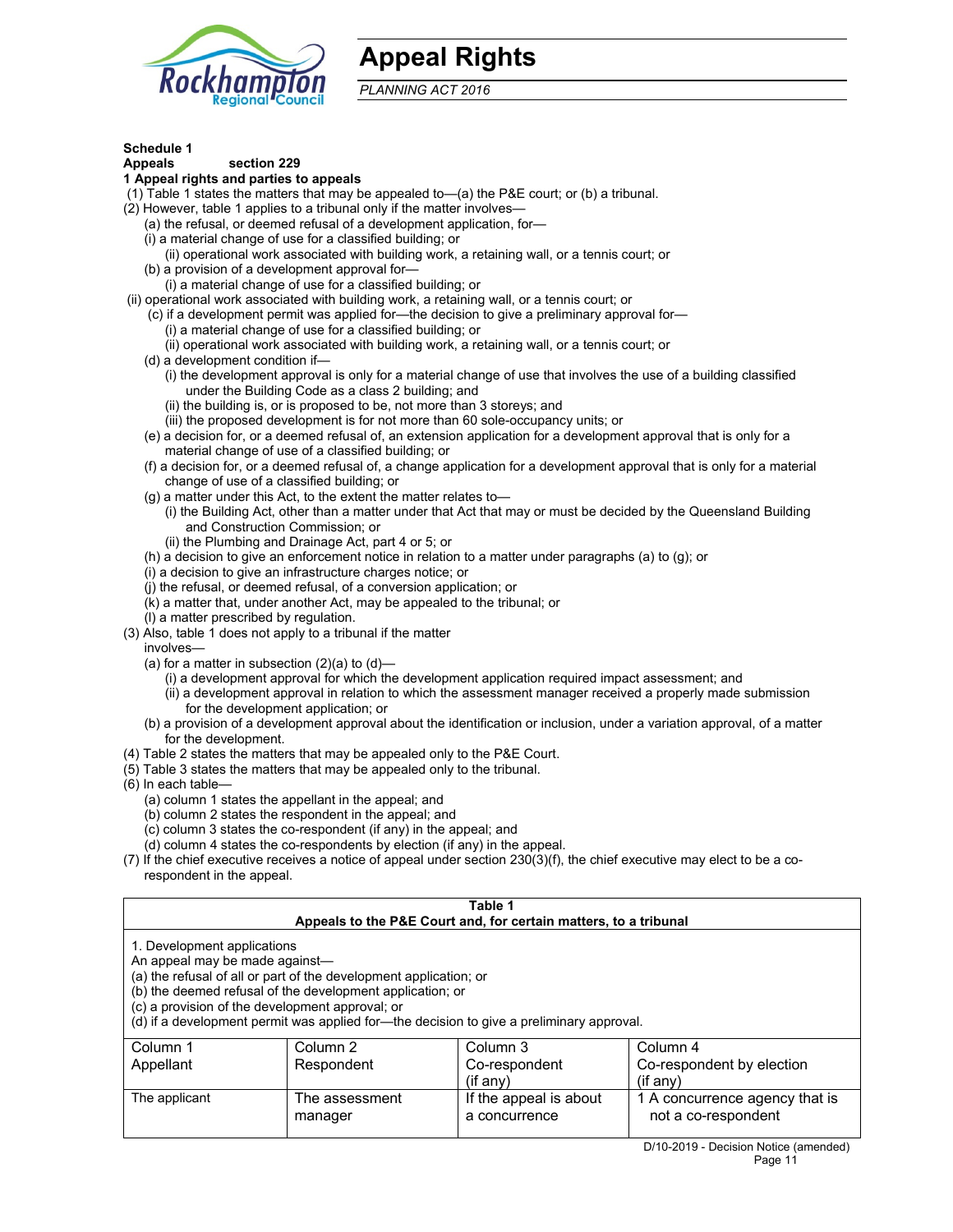| Table 1<br>Appeals to the P&E Court and, for certain matters, to a tribunal                                                                                                                                                                                                                                                                                                                                                                                                                                                                                                                                                                                                                                                                                                                                                                                          |                                   |                                                                 |                                                                                                                                                                                                                                                                                                                                                 |
|----------------------------------------------------------------------------------------------------------------------------------------------------------------------------------------------------------------------------------------------------------------------------------------------------------------------------------------------------------------------------------------------------------------------------------------------------------------------------------------------------------------------------------------------------------------------------------------------------------------------------------------------------------------------------------------------------------------------------------------------------------------------------------------------------------------------------------------------------------------------|-----------------------------------|-----------------------------------------------------------------|-------------------------------------------------------------------------------------------------------------------------------------------------------------------------------------------------------------------------------------------------------------------------------------------------------------------------------------------------|
|                                                                                                                                                                                                                                                                                                                                                                                                                                                                                                                                                                                                                                                                                                                                                                                                                                                                      |                                   | agency's referral<br>response-the<br>concurrence agency         | 2 If a chosen Assessment<br>manager is the respondent-<br>the prescribed assessment<br>manager<br>3 Any eligible advice agency for<br>the application<br>4 Any eligible submitter for the<br>application                                                                                                                                        |
| 2. Change applications<br>An appeal may be made against-<br>(a) a responsible entity's decision for a change application, other than a decision made by the P&E court; or<br>(b) a deemed refusal of a change application.                                                                                                                                                                                                                                                                                                                                                                                                                                                                                                                                                                                                                                           |                                   |                                                                 |                                                                                                                                                                                                                                                                                                                                                 |
| Column 1<br>Appellant                                                                                                                                                                                                                                                                                                                                                                                                                                                                                                                                                                                                                                                                                                                                                                                                                                                | Column <sub>2</sub><br>Respondent | Column 3<br>Co-respondent<br>(if any)                           | Column 4<br>Co-respondent by election<br>(if any)                                                                                                                                                                                                                                                                                               |
| 1 The applicant<br>2 If the responsible<br>entity is the<br>assessment<br>manager-an<br>affected entity that<br>gave a pre-request<br>notice or response<br>notice                                                                                                                                                                                                                                                                                                                                                                                                                                                                                                                                                                                                                                                                                                   | The responsible<br>entity         | If an affected entity<br>starts the appeal-the<br>applicant     | 1 A concurrence agency for the<br>development application<br>2 If a chosen assessment<br>manager is the respondent-<br>the prescribed assessment<br>manager<br>3 A private certifier for the<br>development application<br>4 Any eligible advice agency for<br>the change application<br>5 Any eligible submitter for the<br>change application |
| 3. Extension applications<br>An appeal may be made against-<br>(a) the assessment manager's decision about an extension application; or<br>(b) a deemed refusal of an extension application.                                                                                                                                                                                                                                                                                                                                                                                                                                                                                                                                                                                                                                                                         |                                   |                                                                 |                                                                                                                                                                                                                                                                                                                                                 |
| Column 1<br>Appellant                                                                                                                                                                                                                                                                                                                                                                                                                                                                                                                                                                                                                                                                                                                                                                                                                                                | Column <sub>2</sub><br>Respondent | Column 3<br>Co-respondent<br>(if any)                           | Column 4<br>Co-respondent by election<br>(if any)                                                                                                                                                                                                                                                                                               |
| 1 The applicant<br>$\mathbf{2}$<br>For a matter other<br>than a deemed<br>refusal of an<br>extension<br>application $-$ a<br>concurrence<br>agency, other than<br>the chief executive,<br>for the application                                                                                                                                                                                                                                                                                                                                                                                                                                                                                                                                                                                                                                                        | The assessment<br>manager         | If a concurrence<br>agency starts the<br>appeal - the applicant | If a chosen assessment<br>manager is the respondent - the<br>prescribed assessment manager                                                                                                                                                                                                                                                      |
| 4. Infrastructure charges notices<br>An appeal may be made against an infrastructure charges notice on 1 or more of the following grounds<br>a) The notice involved an error relating to $-$<br>(i) The application of the relevant adopted charge; or<br>Examples of errors in applying an adopted charge -<br>The incorrect application of gross floor area for a non-residential development<br>Applying an incorrect 'use category', under a regulation, to the development<br>The working out of extra demands, for section 120; or<br>(i)<br>An offset or refund; or<br>(ii)<br>b) The was no decision about an offset or refund; or<br>c) If the infrastructure charges notice states a refund will be given - the timing for giving the refund; or<br>d) The amount of the charge is so unreasonable that no reasonable relevant local government could have |                                   |                                                                 |                                                                                                                                                                                                                                                                                                                                                 |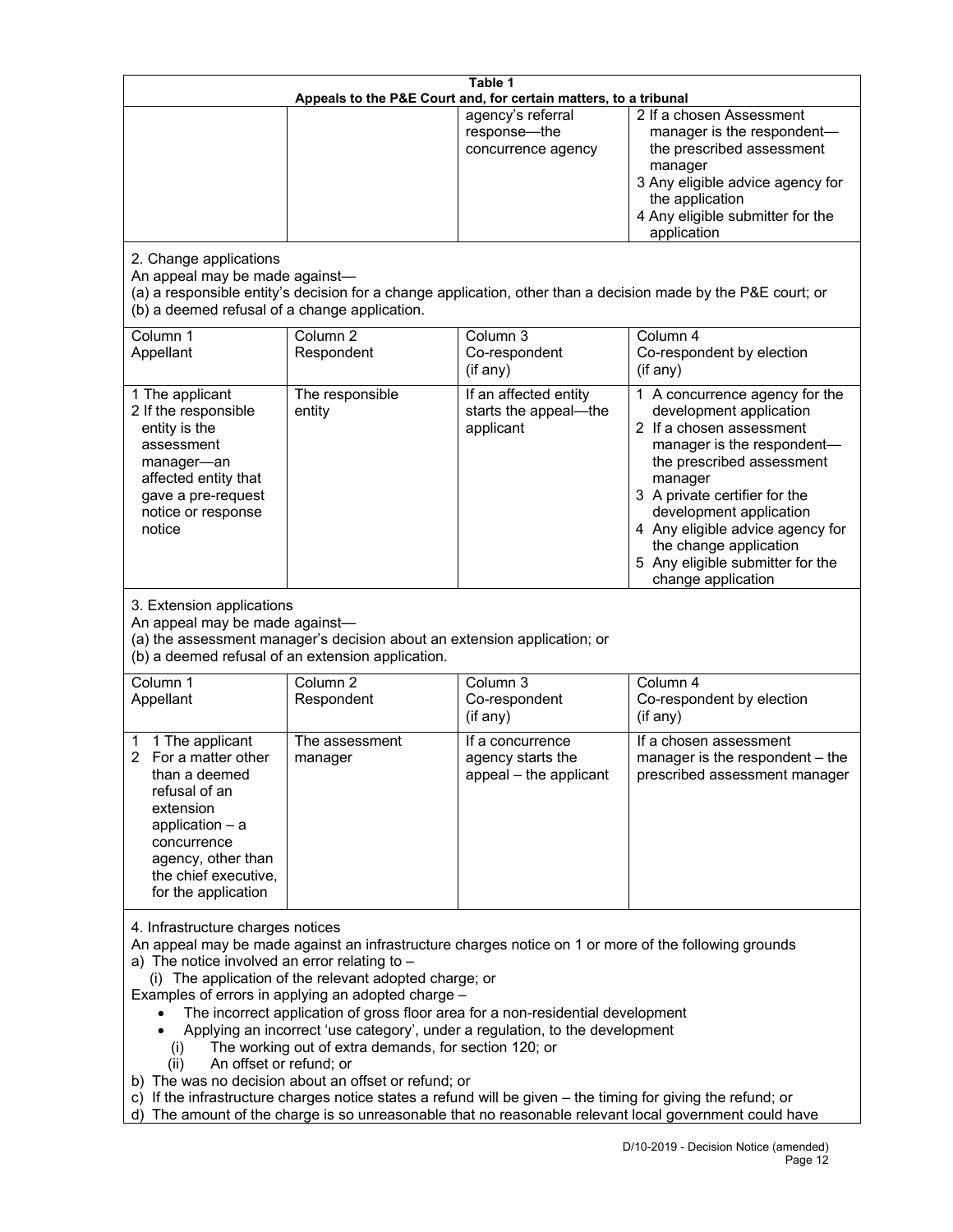| Table 1<br>Appeals to the P&E Court and, for certain matters, to a tribunal                                                                                          |                                                                           |                                       |                                                                                                                                                                            |
|----------------------------------------------------------------------------------------------------------------------------------------------------------------------|---------------------------------------------------------------------------|---------------------------------------|----------------------------------------------------------------------------------------------------------------------------------------------------------------------------|
| imposed the amount.                                                                                                                                                  |                                                                           |                                       |                                                                                                                                                                            |
|                                                                                                                                                                      |                                                                           |                                       |                                                                                                                                                                            |
| Column 1<br>Appellant                                                                                                                                                | Column <sub>2</sub><br>Respondent                                         | Column 3<br>Co-respondent<br>(if any) | Column 4<br>Co-respondent by election<br>$($ if any $)$                                                                                                                    |
| The person given the<br>Infrastructure charges<br>notice                                                                                                             | The local government<br>that gave the<br>infrastructure charges<br>notice |                                       |                                                                                                                                                                            |
| 5. Conversion applications<br>An appeal may be made against-<br>(a) the refusal of a conversion application; or<br>(b) a deemed refusal of a conversion application. |                                                                           |                                       |                                                                                                                                                                            |
| Column 1<br>Appellant                                                                                                                                                | Column <sub>2</sub><br>Respondent                                         | Column 3<br>Co-respondent<br>(if any) | Column 4<br>Co-respondent by election<br>(if any)                                                                                                                          |
| The applicant                                                                                                                                                        | The local government<br>to which the conversion<br>application was made   | $\overline{a}$                        |                                                                                                                                                                            |
| 6. Enforcement notices<br>An appeal may be made against the decision to give an enforcement notice.                                                                  |                                                                           |                                       |                                                                                                                                                                            |
| Column 1<br>Appellant                                                                                                                                                | Column <sub>2</sub><br>Respondent                                         | Column 3<br>Co-respondent<br>(if any) | Column 4<br>Co-respondent by election<br>(if any)                                                                                                                          |
| The person given the<br>enforcement notice                                                                                                                           | The enforcement<br>authority                                              |                                       | If the enforcement authority is<br>not the local government for<br>the premises in relation to which<br>the offence is alleged to have<br>happened-the local<br>government |
| Table 2                                                                                                                                                              |                                                                           |                                       |                                                                                                                                                                            |

| Appeals to the P&E Court only                                                                                                                                                                                                                                                                                                                      |                                                                                                                                                       |                           |                                         |
|----------------------------------------------------------------------------------------------------------------------------------------------------------------------------------------------------------------------------------------------------------------------------------------------------------------------------------------------------|-------------------------------------------------------------------------------------------------------------------------------------------------------|---------------------------|-----------------------------------------|
| 1. Appeals from tribunal<br>section 252, on the ground of-<br>(b) jurisdictional error.                                                                                                                                                                                                                                                            | An appeal may be made against a decision of a tribunal, other than a decision under<br>(a) an error or mistake in law on the part of the tribunal; or |                           |                                         |
| Column 1                                                                                                                                                                                                                                                                                                                                           | Column <sub>2</sub>                                                                                                                                   | Column 3                  | Column 4                                |
| Appellant                                                                                                                                                                                                                                                                                                                                          | Respondent                                                                                                                                            | Co-respondent<br>(if any) | Co-respondent by election<br>$(if$ any) |
| A party to the<br>proceedings for the<br>decision                                                                                                                                                                                                                                                                                                  | The other party to the<br>proceedings for the<br>decision                                                                                             |                           |                                         |
| 2. Eligible submitter appeals<br>An appeal may be made against the decision to give a development approval, or an approval for a change<br>application, to the extent that the decision relates to-<br>(a) any part of the development application for the development approval that required impact assessment;<br>or<br>(b) a variation request. |                                                                                                                                                       |                           |                                         |
| Column 1                                                                                                                                                                                                                                                                                                                                           | Column 2                                                                                                                                              | Column 3                  | Column 4                                |
| Appellant                                                                                                                                                                                                                                                                                                                                          | Respondent                                                                                                                                            | Co-respondent             | Co-respondent by election               |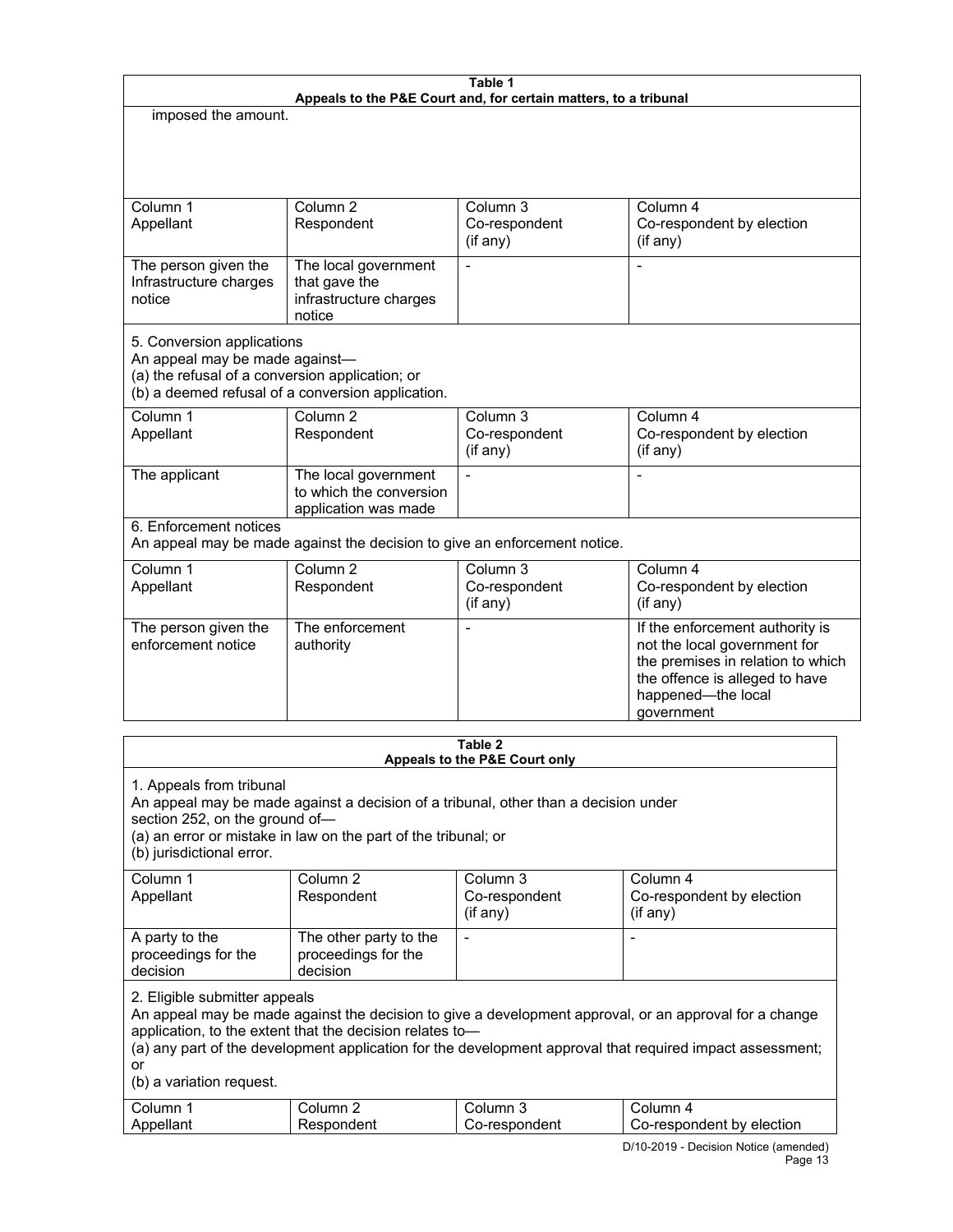| Table 2<br>Appeals to the P&E Court only                                                                                                                                                                                                                                                                                                                                                                           |                                                                                                                            |                                                                                                                         |                                                                                                                                 |  |  |
|--------------------------------------------------------------------------------------------------------------------------------------------------------------------------------------------------------------------------------------------------------------------------------------------------------------------------------------------------------------------------------------------------------------------|----------------------------------------------------------------------------------------------------------------------------|-------------------------------------------------------------------------------------------------------------------------|---------------------------------------------------------------------------------------------------------------------------------|--|--|
| (if any)<br>(if any)                                                                                                                                                                                                                                                                                                                                                                                               |                                                                                                                            |                                                                                                                         |                                                                                                                                 |  |  |
| 1 For a development<br>application-an<br>eligible submitter for<br>the development<br>application<br>2 For a change<br>application-an<br>eligible submitter for<br>the change<br>application                                                                                                                                                                                                                       | 1 For a development<br>application-the<br>assessment<br>manager<br>2 For a change<br>application-the<br>responsible entity | 1 The applicant<br>2 If the appeal is about<br>a concurrence<br>agency's referral<br>response-the<br>concurrence agency | Another eligible<br>submitter for the<br>application                                                                            |  |  |
| 3. Eligible submitter and eligible advice agency appeals<br>An appeal may be made against a provision of a development approval, or failure to<br>include a provision in the development approval, to the extent the matter relates to-<br>(a) any part of the development application or the change application, for the development approval, that<br>required impact assessment; or<br>(b) a variation request. |                                                                                                                            |                                                                                                                         |                                                                                                                                 |  |  |
| Column 1<br>Appellant                                                                                                                                                                                                                                                                                                                                                                                              | Column <sub>2</sub><br>Respondent                                                                                          | Column 3<br>Co-respondent<br>(if any)                                                                                   | Column 4<br>Co-respondent by election<br>(if any)                                                                               |  |  |
| 1 For a development<br>application-an<br>eligible submitter for<br>the development<br>application<br>2 For a change<br>application-an<br>eligible submitter for<br>the change<br>application<br>3 An eligible advice<br>agency for the<br>development<br>application or change<br>application                                                                                                                      | 1 For a development<br>application-the<br>assessment<br>manager<br>2 For a change<br>application-the<br>responsible entity | 1 The applicant<br>2 If the appeal is about<br>a concurrence<br>agency's referral<br>response-the<br>concurrence agency | Another eligible submitter for<br>the application                                                                               |  |  |
| 4. Compensation claims<br>An appeal may be made against-<br>(a) a decision under section 32 about a compensation claim; or<br>(b) a decision under section 265 about a claim for compensation; or<br>(c) a deemed refusal of a claim under paragraph (a) or (b).                                                                                                                                                   |                                                                                                                            |                                                                                                                         |                                                                                                                                 |  |  |
| Column 1<br>Appellant                                                                                                                                                                                                                                                                                                                                                                                              | Column <sub>2</sub><br>Respondent                                                                                          | Column 3<br>Co-respondent<br>(if any)                                                                                   | Column 4<br>Co-respondent by election<br>(if any)                                                                               |  |  |
| A person dissatisfied<br>with the decision                                                                                                                                                                                                                                                                                                                                                                         | The local<br>government to which<br>the claim was made                                                                     |                                                                                                                         |                                                                                                                                 |  |  |
| 5. Registered premises<br>An appeal may be made against a decision of the Minister under chapter 7, part 4.                                                                                                                                                                                                                                                                                                        |                                                                                                                            |                                                                                                                         |                                                                                                                                 |  |  |
| Column 1<br>Appellant                                                                                                                                                                                                                                                                                                                                                                                              | Column <sub>2</sub><br>Respondent                                                                                          | Column 3<br>Co-respondent<br>(if any)                                                                                   | Column 4<br>Co-respondent by election<br>(if any)                                                                               |  |  |
| 1 A person given a<br>decision notice about<br>the decision<br>2 If the decision is to<br>register premises or                                                                                                                                                                                                                                                                                                     | The Minister                                                                                                               |                                                                                                                         | If an owner or occupier starts<br>the appeal – the owner of the<br>registered premises<br>D/10-2019 - Decision Notice (amended) |  |  |

**Page 14**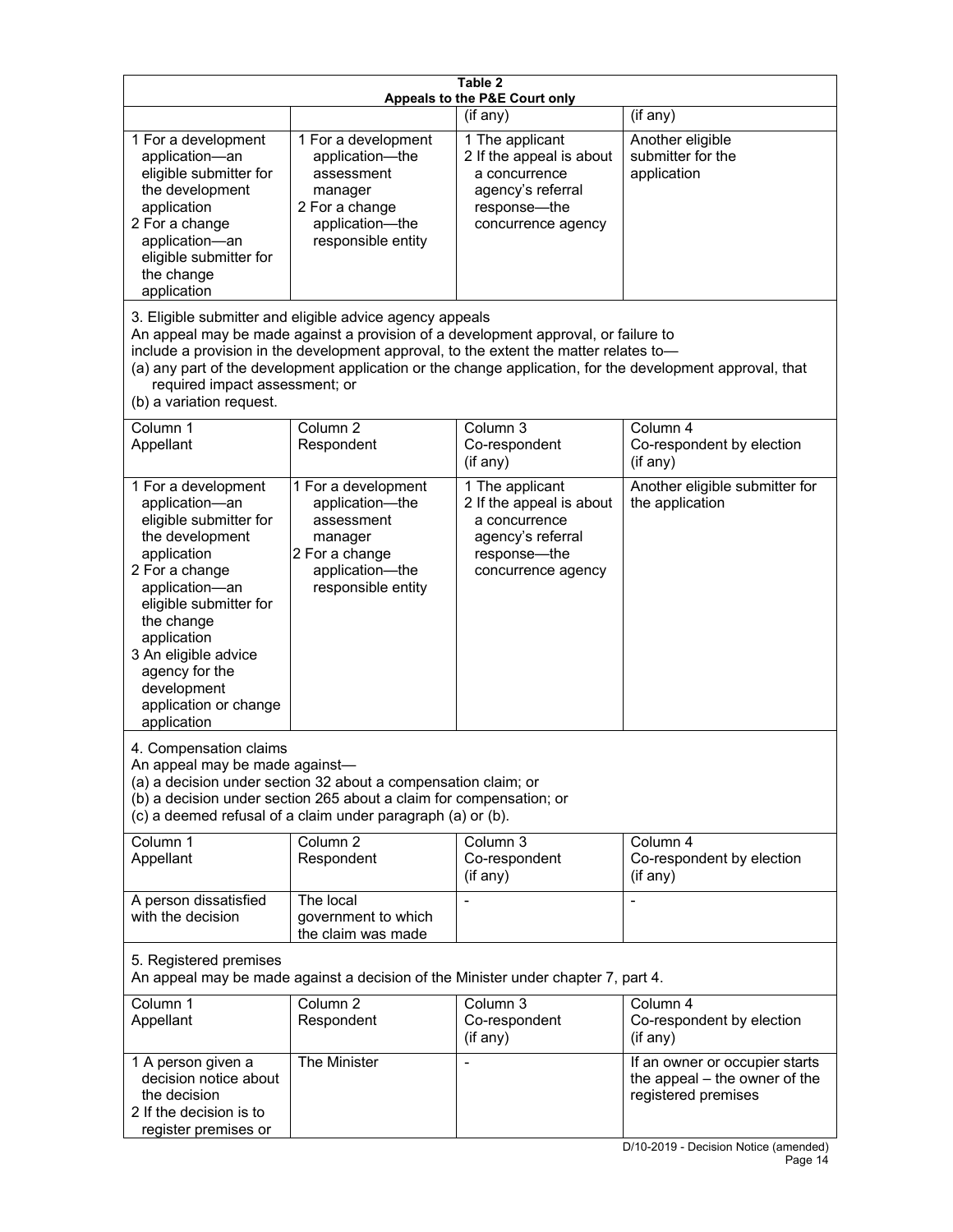| Table 2<br>Appeals to the P&E Court only                                                                                                                                                                                                                                                                             |                                     |                                       |                                                                                                                                                                             |
|----------------------------------------------------------------------------------------------------------------------------------------------------------------------------------------------------------------------------------------------------------------------------------------------------------------------|-------------------------------------|---------------------------------------|-----------------------------------------------------------------------------------------------------------------------------------------------------------------------------|
| renew the<br>registration of<br>premises-an owner<br>or occupier of<br>premises in the<br>affected area for the<br>registered premises<br>who is dissatisfied<br>with the decision                                                                                                                                   |                                     |                                       |                                                                                                                                                                             |
| 6. Local laws<br>An appeal may be made against a decision of a local government, or conditions applied,<br>under a local law about-<br>(a) the use of premises, other than a use that is the natural and ordinary consequence of prohibited<br>development; or<br>(b) the erection of a building or other structure. |                                     |                                       |                                                                                                                                                                             |
| Column 1<br>Appellant                                                                                                                                                                                                                                                                                                | Column <sub>2</sub><br>Respondent   | Column 3<br>Co-respondent<br>(if any) | Column 4<br>Co-respondent by election<br>(if any)                                                                                                                           |
| A person who-<br>(a) applied for the<br>decision; and<br>(b) is dissatisfied with<br>the decision or<br>conditions.                                                                                                                                                                                                  | The local government                |                                       |                                                                                                                                                                             |
|                                                                                                                                                                                                                                                                                                                      |                                     | Table 3                               |                                                                                                                                                                             |
| Appeals to the tribunal only<br>1. Building advisory agency appeals<br>An appeal may be made against giving a development approval for building work to the extent the building<br>work required code assessment against the building assessment provisions.                                                         |                                     |                                       |                                                                                                                                                                             |
| Column 1<br>Appellant                                                                                                                                                                                                                                                                                                | Column <sub>2</sub><br>Respondent   | Column 3<br>Co-respondent<br>(if any) | Column 4<br>Co-respondent by election<br>(if any)                                                                                                                           |
| A building advisory<br>agency for the<br>development application<br>related to the approval                                                                                                                                                                                                                          | The assessment<br>manager           | The applicant                         | 1 A concurrence agency for<br>the development application<br>related to the approval<br>2 A private certifier for the<br>development application<br>related to the approval |
| 3. Certain decisions under the Building Act and the Plumbing and Drainage Act<br>An appeal may be made against a decision under-<br>(a) the Building Act, other than a decision made by the Queensland Building and Construction Commission;<br>or                                                                   |                                     |                                       |                                                                                                                                                                             |
| (b) the Plumbing and Drainage Act, part 4 or 5.                                                                                                                                                                                                                                                                      |                                     |                                       |                                                                                                                                                                             |
| Column 1<br>Appellant                                                                                                                                                                                                                                                                                                | Column 2<br>Respondent              | Column 3<br>Co-respondent<br>(if any) | Column 4<br>Co-respondent by election<br>(if any)                                                                                                                           |
| A person who received,<br>or was entitled to<br>receive, notice of the<br>decision                                                                                                                                                                                                                                   | The person who made<br>the decision |                                       |                                                                                                                                                                             |
| 4. Local government failure to decide application under the Building Act<br>An appeal may be made against a local government's failure to decide an application under the Building Act<br>within the period required under that Act.                                                                                 |                                     |                                       |                                                                                                                                                                             |
| Column 1<br>Appellant                                                                                                                                                                                                                                                                                                | Column <sub>2</sub><br>Respondent   | Column 3<br>Co-respondent             | Column 4<br>Co-respondent by election                                                                                                                                       |